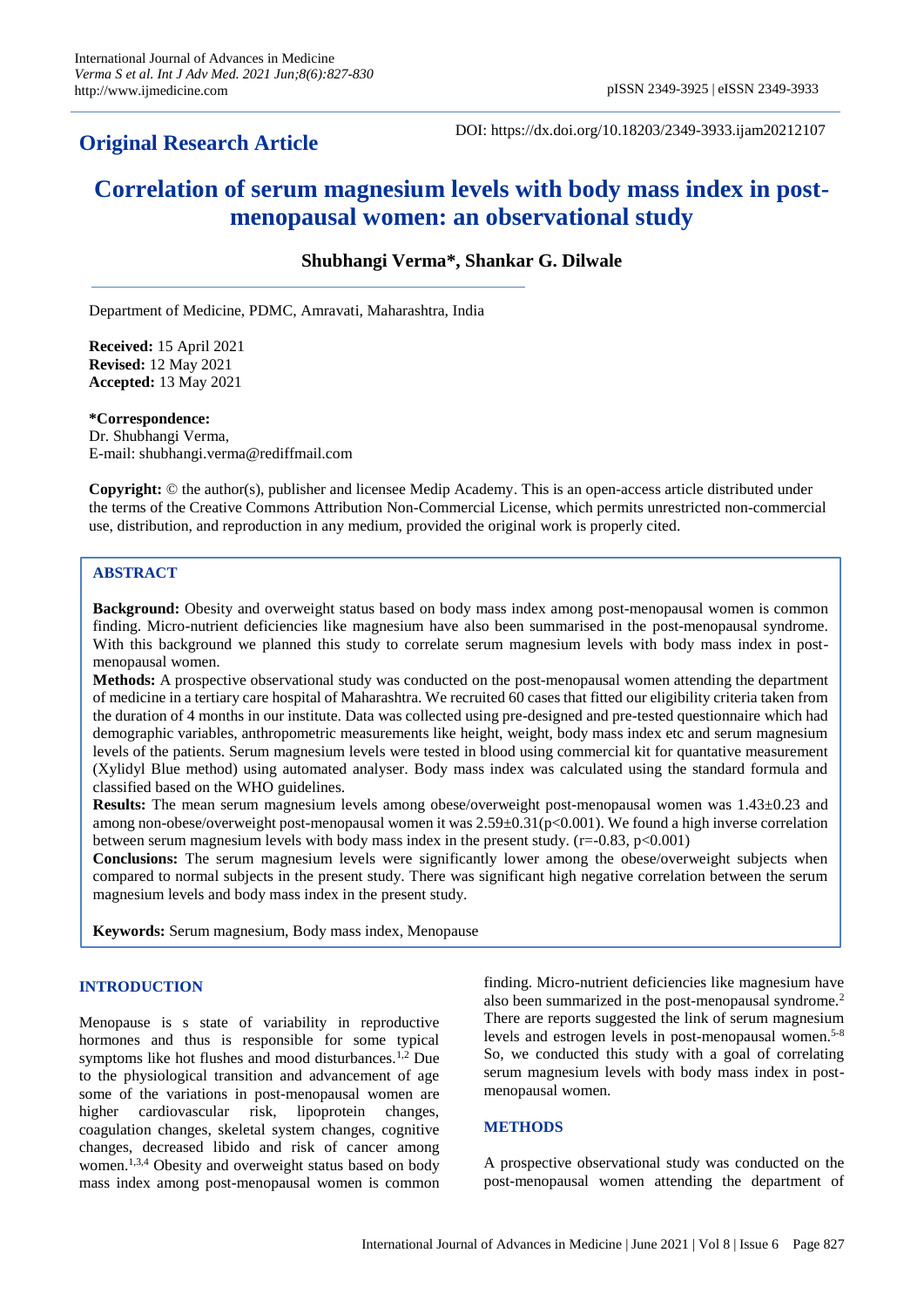medicine in a Panjabrao Deshmukh Memorial Medical College, Amravati, Maharashtra. We recruited 60 cases that fitted our eligibility criteria taken from the duration of 4 months (September 2020 to December 2020) in our institute. Ethical committee clearance and other necessary permissions were taken. Written and informed consent was taken before the start of the study. Cases that more than 45 years of age and have attained their last menstrual period at least one year prior to the study were included in the present study. Those patients who were already of magnesium replacement therapy, hormonal replacement therapy and ant drugs like anti-cancer treatment, diuretics etc were excluded from the study. Those patients were chronically bed ridden and having chronic kidney disease and liver diseases were also excluded. Data was collected suing pre-designed and pre-tested questionnaire which had demographic variables, anthropometric measurements like height, weight, body mass index etc and serum magnesium levels of the patients. A study conducted by Yadav et al inferred that the correlation between serum magnesium and body mass index was 0.90.<sup>5</sup> Using this with 95% power and 3% absolute error, we found the minimum sample size to be 44. For our convenience, we included 60 cases in the present study. Sampling was done using convenience sampling technique. Serum magnesium levels were tested in blood using commercial kit for quantitative measurement (Xylidyl Blue method) using automated analyser. Body mass index was calculated using the standard formula and classified based on the WHO guidelines. 9

#### *Statistical analysis*

The data was collected, compiled, and analyzed using EPI info (version 7.2). The qualitative variables were expressed in terms of percentages. The quantitative variables were expressed in terms of mean and standard deviations. The difference between the means was analysed using student t test. Pearson's correlation coefficient was used for correlation of quantative variables. All analysis was 2 tailed and the significance level was set at 0.05.

## **RESULTS**

We have included 60 cases in the present study.

The mean age of the study subjects was 57.43±9.45 years and 13.33% of the cases had family of obesity.

Among the 60 subjects, 8.33% were obese, 15% were overweight and 76.67% were normal body mass index.

The mean serum magnesium levels among obese/overweight post-menopausal women was 1.43±0.23 and among non-obese/overweight post-menopausal women it was 2.59±0.31 and this difference was statistically significant.

We found a high inverse correlation between serum magnesium levels with body mass index in the present study.  $(r=-0.83, p<0.001)$ 

## **Table 1: Demographic particulars of the present study.**

| <b>Demographic</b><br><b>particulars</b> |    | <b>Frequency Percentage</b> |
|------------------------------------------|----|-----------------------------|
| Age group                                |    |                             |
| $45$ to $50$                             | 5  | 8.33                        |
| 50 to 60                                 | 9  | 15.00                       |
| $60$ to $65$                             | 25 | 41.67                       |
| >65                                      | 21 | 35.00                       |
| Family history of<br>obesity (Present)   |    | 13.33                       |



**Figure 1: Distribution of the sample based on the body mass index.**



**Figure 2: Serum magnesium levels based on the obesity status of the present sample (p<0.001).**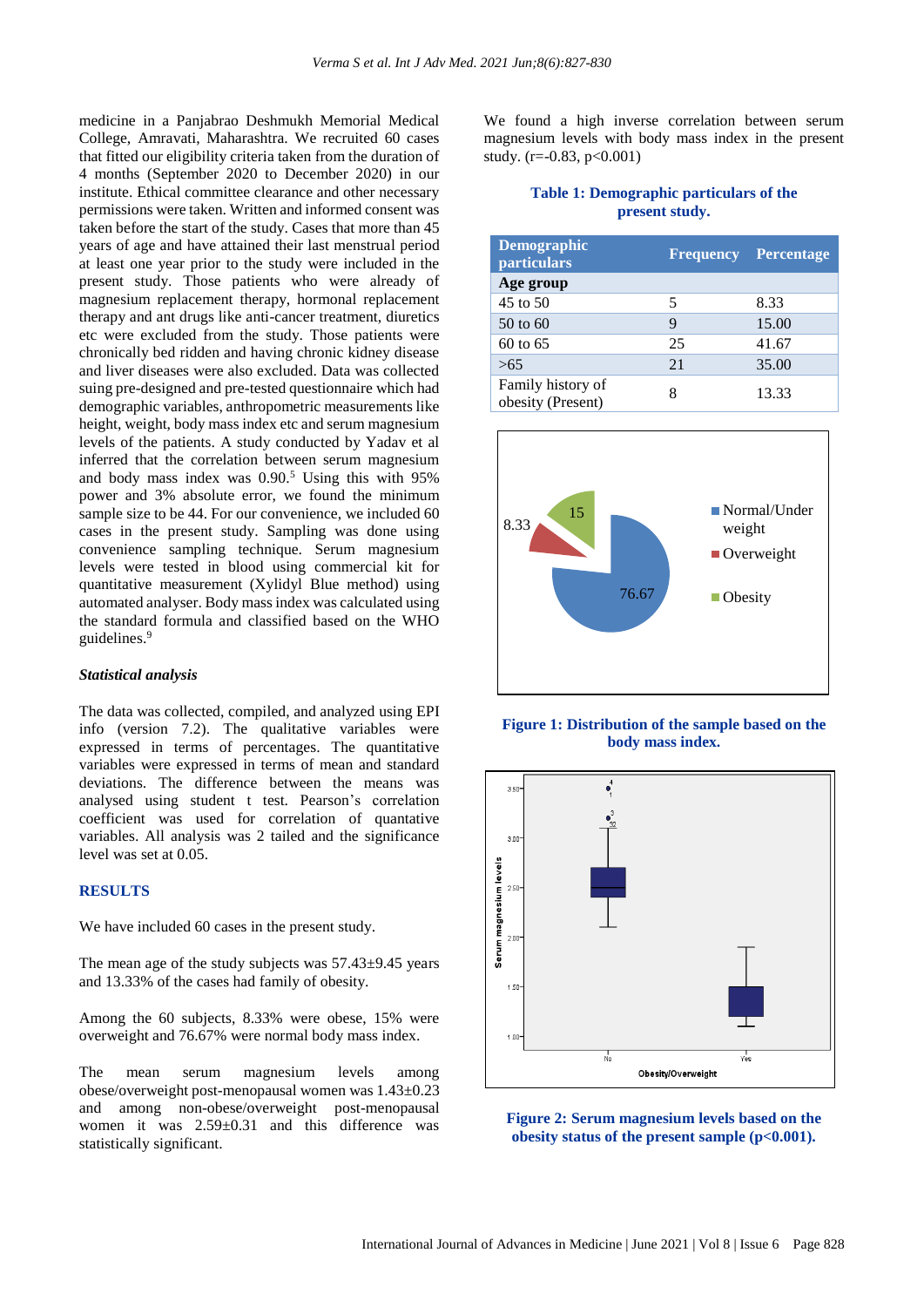



## **DISCUSSION**

Post-menopausal women experience a variety of symptoms and signs which seriously affect their quality of life.<sup>2</sup> Obesity or overweight and nutritional deficiencies are two of sides of malnutrition among these women. Studies have suggested that there is relation between magnesium deficiency and obesity status among this group of women.5-8,10 We conducted this study to explore the correlation of body mass index with serum magnesium levels.

The prevalence of obesity and overweight among the postmenopausal women in our study was 23.33%. Some studies conducted by Gravena et al (74.4%), Chen et al (51.5%) and Karunakaran et al (50%) were higher than our study.11-13 A study conducted by Sinha et al inferred that the prevalence of overweight and obesity were observed to be high among those aged 45-50 years (30.63%, 4.26%) and 50-56 years (32.36%; 18.91%) in their study.<sup>14</sup> Another study conducted by Singh et al reported that the prevalence of overweight and obesity among postmenopausal women was 32.73% and 30.65% respectively.<sup>15</sup> Due to smaller sample size our study had lower proportions when compared to other studies.

The mean serum magnesium levels among obese/overweight post-menopausal women was 1.43±0.23 and among non-obese/overweight post-menopausal women it was 2.59±0.31 and this difference was statistically significant. Similar results were reported by Yadav et al in their study (Serum Mg levels among obese=1.40 mg/dl; non obese=2.50 mg/dl;  $p<0.001$ ). Serum magnesium status has been correlated with obesity and overweight status among children in some studies and found that there was a significant association between the two.<sup>6</sup>

Obesity is a state as a result unhealthy practice which is often high in calories but poor in essential nutrients. Hence, these subjects will be magnesium deficient.<sup>7</sup> National health and nutrition examination survey highlights that magnesium deficiency is prevalent among the obese subjects.<sup>8,10</sup> We found an inverse relationship between the serum magnesium levels with body mass index in our study.  $(r=0.83; p \text{ value} < 0.001)$ . A study by Yadav et al reported that they had high negative correlation between the serum magnesium levels and body mass index in their study  $(r=0.92; p<0.001).$ <sup>5</sup> Similar inverse relationship have been inferred by studies by Shamani et al, Jiang et al, He et al, Castellanos-Gutierrez et al, Lu et al and Galan et al but the study population was different from our study.6,8,17-20

Our study had some limitations. Firstly, small sample size, larger multi centeric studies have is conducted to understand the exact correlation of magnesium deficiency with obesity. Second it was a single center study and was hospital based. Community based studies will give a better picture of the association. Nonetheless, this is one of the pioneer studies conducted in the post-menopausal women group and will surely add up the evidence of the association.

## **CONCLUSION**

One fourth of the post-menopausal women in the present study were overweight or obese. The serum magnesium levels were significantly lower among the obese/overweight subjects when compared to normal subjects in the present study. There was significant high negative correlation between the serum magnesium levels and body mass index in the present study. Future studies on association of magnesium levels and changes in body mass index are warranted. Randomized controlled trials on replacing the magnesium in obese and overweight women will address the high levels evidence of this association.

*Funding: No funding sources*

*Conflict of interest: None declared Ethical approval: The study was approved by the Institutional Ethics Committee*

## **REFERENCES**

- 1. Takahashi TA, Johnson KM. Menopause. Med Clin North Am. 2015;99(3):521-34.
- 2. Dalal PK, Agarwal M. Postmenopausal syndrome. Indian J Psychiatry. 2015;57(Suppl 2):S222-32.
- 3. Kaunitz AM, Manson JE. Management of menopausal symptoms. Obstet Gynecol. 2015;126(4):859-76.
- 4. Santoro N, Epperson CN, Mathews SB. Menopausal symptoms and their management. Endocrinol Metab Clin North Am. 2015;44(3):497-515.
- 5. Yadav A, Gupta M, Gupta RC. Association between serum magnesium and obesity in postmenopausal women. Int J Res Med Sci. 2018;6(9):3156-9.